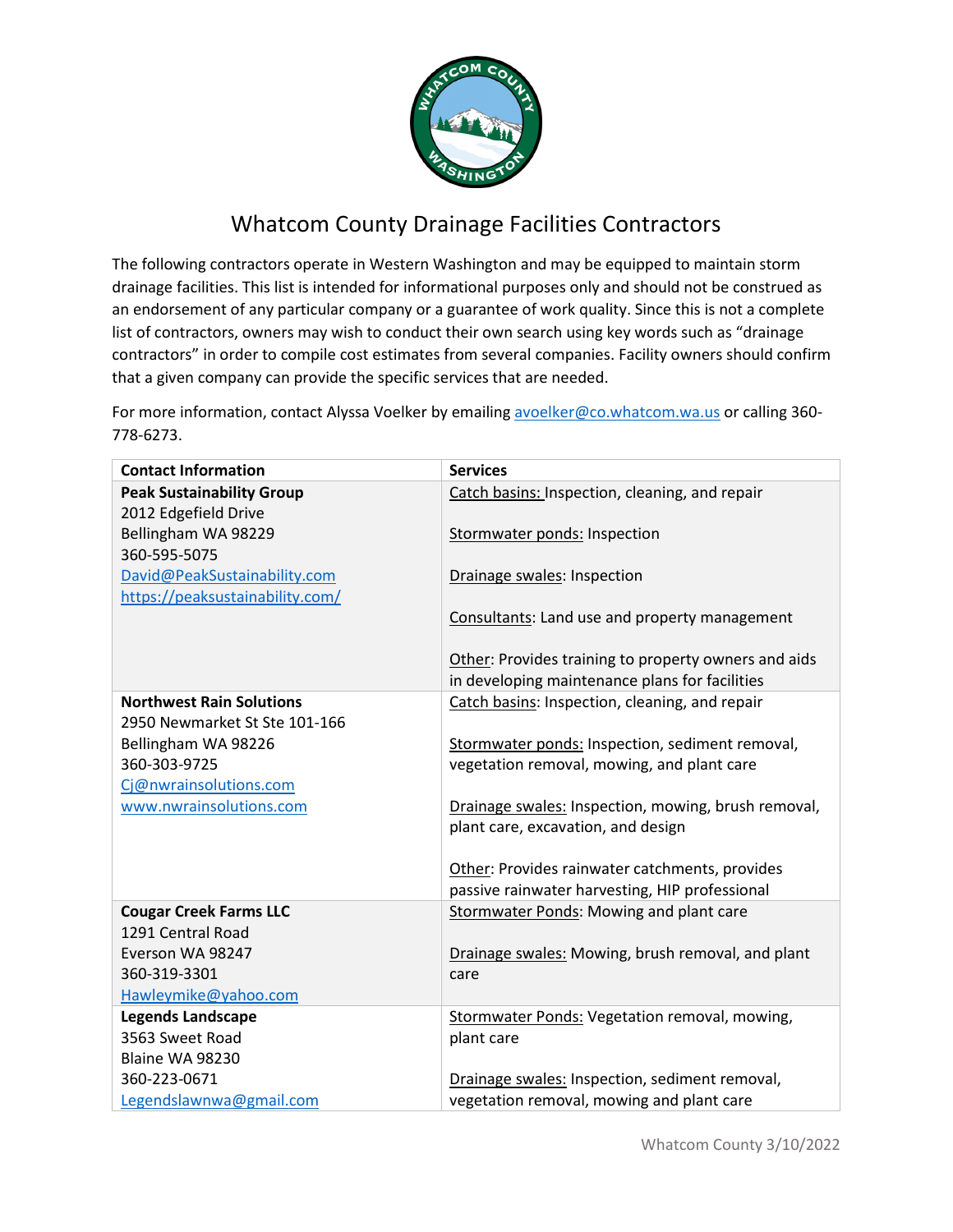

| Legendslandscapewa.com                    |                                                          |
|-------------------------------------------|----------------------------------------------------------|
| <b>Elite Excavating LLC</b>               | Catch basins: Inspection, cleaning, and repair           |
| 240 West Axton Road                       |                                                          |
| Bellingham WA 98226                       | Stormwater ponds: Inspection, sediment removal,          |
| 360-393-8156                              | vegetation removal, mowing, and plant care               |
| Sorensen.cody@yahoo.com                   |                                                          |
|                                           | Drainage swale Inspection, mowing, brush removal         |
|                                           | plant care, excavation, and design                       |
|                                           |                                                          |
|                                           | Drainage pipe Repair and replacement                     |
|                                           |                                                          |
|                                           | Consultants: Land use and property management            |
|                                           |                                                          |
|                                           | Other: Asphalt paving, grading, and concrete repair      |
| <b>Western Refinery Services</b>          | Catch basins: Cleaning and repair                        |
| 2380 Grandview Road Ferndale WA           |                                                          |
| 98248                                     | Stormwater pond: Sediment removal, vegetation            |
| 360-510-9077                              | removal, mowing, and plant care                          |
| Lance.McLean@wrsweb.com                   |                                                          |
| www.wrsweb.com                            | Drainage swale: Mowing, brush removal, plant care        |
|                                           | and excavation                                           |
|                                           |                                                          |
|                                           | Drainage pipe: Cleaning and jetting, repair, and         |
|                                           | replacement                                              |
| <b>Bayside Services</b>                   | Catch basins: Inspection and cleaning                    |
| P.O Box 216 Everson WA 98247              |                                                          |
| 360-671-2527                              | Stormwater ponds: Inspection and sediment removal        |
| baysideservices@msn.com                   |                                                          |
| baysideservices.net                       | Drainage swales: Inspection and excavation               |
|                                           |                                                          |
|                                           | Drain pipes: Inspection, video inspection, cleaning, and |
|                                           | jetting                                                  |
| Davidson-Macri Sweeping, Inc.             | Catch basins: Inspection, cleaning, and repair           |
| 12020 SE 32 <sup>nd</sup> Street          |                                                          |
| Suite 4 Bellevue WA 98005                 | Stormwater ponds: Inspection, sediment removal, and      |
| 425-289-1145                              | vegetation removal                                       |
| bob@davidsonmacri.com                     |                                                          |
| www.davidsonmacri.com                     | Drainage swales: Inspection and excavation               |
|                                           |                                                          |
|                                           | Drain pipes: Inspection, video inspection, cleaning,     |
|                                           | jetting, and repair                                      |
| <b>Enviro Northwest</b>                   | Catch basins: Inspection, cleaning, and repair           |
| 707 13 <sup>th</sup> Street Bellingham WA |                                                          |